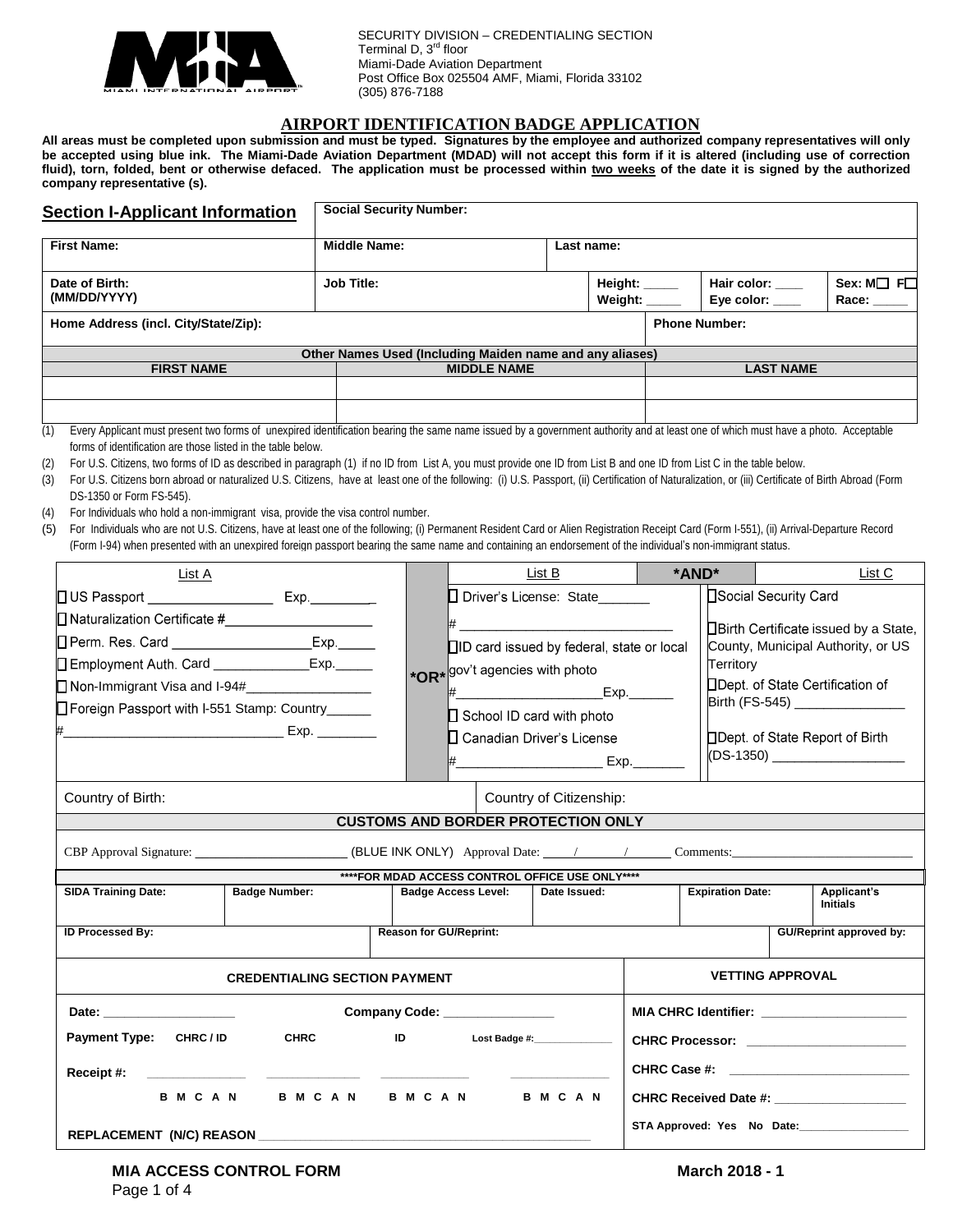## **Section II- Applicant's Criminal History (Must check "Yes" or "No" for each item listed)**

Persons seeking unescorted access to the Security Identification Display Areas (SIDA) or Sterile Areas of an airport and individuals performing security checkpoint screening functions at an airport and their supervisors are subject to the requirements of Title 49 of the Code of Federal Regulations, Parts 1542.209 or 1544.229. These requirements include a Criminal History Records Checks (CHRC). Indicate below, by checking "Yes" or "No" for each item listed, if you have ever pleaded guilty or nolo contendere ("no contest"), had adjudication withheld, been convicted or found not guilty by reason of insanity to any of the following:

| $Yes$ $\Box$          | Nol             | Forgery of certificates, false marking of aircraft, and other aircraft<br>registration violations | Yes I | ll Nol          | Aircraft piracy                           |
|-----------------------|-----------------|---------------------------------------------------------------------------------------------------|-------|-----------------|-------------------------------------------|
|                       |                 |                                                                                                   |       |                 |                                           |
| Yes $\mathsf{\Gamma}$ | No <sub>1</sub> | Interference with air navigation                                                                  | Yes   | No              | Murder                                    |
| Yes                   | Nol             | Improper transportation of a hazardous material                                                   | Yes   | Nol             | Assault with intent to murder             |
| Yes [                 | <b>Nol</b>      | Felony involving violence at International Airports                                               | Yes   | No <sub>l</sub> | Espionage                                 |
| Yes                   | No <sub>L</sub> | Interference with flight crew members or flight attendants                                        | Yes   | Nol             | Sedition                                  |
| Yes                   | No              | Commission of certain crimes aboard aircraft in flight                                            | Yes   | Nol             | Kidnapping or hostage taking              |
| Yes                   | No              | Carrying a weapon or explosive aboard an aircraft                                                 | Yes   | Nol             | Treason                                   |
| Yesl                  | Nol             | Conveying false information and threats                                                           | Yes   | No              | Rape or aggravated sexual abuse           |
| Yes [                 | No              | Unlawful possession, use, sale, distribution or manufacture of an                                 | Yes   | NoL             | Extortion                                 |
|                       |                 | explosive or weapon                                                                               |       |                 |                                           |
| Yes                   | No <sub>1</sub> | Lighting violations involving transporting controlled substances                                  | Yes   | No              | Felony arson                              |
| Yes                   | Nol             | Unlawful entry into an aircraft or airport area that serves air                                   | Yes   | No <sub>l</sub> | Distribution of or intent to distribute a |
|                       |                 | carriers or foreign air carriers contrary to established security                                 |       |                 | controlled substance                      |
|                       |                 | requirements                                                                                      |       |                 |                                           |
| Yes                   | No <sub>2</sub> | Destruction of an aircraft or aircraft facility                                                   | Yes   | NoL             | Armed or felony unarmed robbery           |
| Yes                   | No <sub>l</sub> | Aircraft piracy outside the special aircraft jurisdiction of the United                           | Yes   | Nol             | Felony involving dishonesty, fraud, or    |
|                       |                 | <b>States</b>                                                                                     |       |                 | misrepresentation                         |
| Yes                   | NoL             | Felony involving possession or distribution of stolen property                                    | Yes   | No[             | Felony involving a threat                 |
| Yes                   | Nol             | Felony involving willful destruction of property                                                  | Yes   | Nol             | Felony involving aggravated assault       |
| Yesl                  | Nol             | Felony involving importation or manufacture of a controlled                                       | Yes   | Nol             | Felony involving bribery                  |
|                       |                 | substance                                                                                         |       |                 |                                           |
| Yes [                 | No <sub>l</sub> | Felony involving burglary                                                                         | Yes   | No <sub>1</sub> | Felony involving theft                    |
| Yes                   | Nol             | Felony involving the illegal possession of a controlled substance                                 | Yes   | NoL             | Conspiracy or attempt to commit any       |
|                       |                 | punishable by a maximum term of imprisonment of more than 1                                       |       |                 | of the criminal acts listed on this       |
|                       |                 | year                                                                                              |       |                 | table                                     |
|                       |                 |                                                                                                   |       |                 |                                           |

The MDAD Airport Security Coordinator keeps confidential the criminal history record obtained from the FBI and uses it only for determining whether to issue an Airport Identification Badge (ID Badge). You may get a copy of your criminal history record sent by the FBI to the Airport Security Coordinator by submitting a written request within 30 days after being advised that your criminal history shows you are disqualified from being issued an ID Badge. If you believe that any information is inaccurate, you may directly contact the agency that reported the disqualifying conviction to correct your record. I understand that I have a continuing obligation under Title 49, CFR, Parts 1542.209 or 1544.229 to disclose to the airport operator within 24 hours if I plead guilty or nolo contendere ("no contest") to, have an adjudication withheld, been convicted or found not guilty by reason of insanity to any of the disqualifying crimes listed on this application or the federal security regulations.

Privacy Act Notice: Authority: 6 U.S.C. § 1140,46 U.S.C. § 70105; 49 U.S.C. §§ 106, 114, 5103a, 40103 (b) (3), 40113, 44903, 44935-44936, 44939, and 46105; the Implementing Recommendations of the 9/11 Commission Act of 2007, § 1520 (121 Stat. 444, Public Law 110-52, August 3, 2007); and Executive Order 9397, as amended.

Purpose: The Department of Homeland Security (DHS) will use the biographic information to conduct a security threat assessment. Your fingerprints and associated information will be provided to the Federal Bureau of Investigation (FBI) for the purpose of comparing your fingerprints to other fingerprints in the FBI's Next Generation Identification (NGI) system or its successor systems including civil, criminal, and latent fingerprint repositories. The FBI may retain your fingerprints and associated information in NGI after the completion of this application and, while retained, your fingerprints may continue to be compared against other fingerprints submitted to or retained by NGI. DHS will also transmit your fingerprints for enrollment into the US-VISIT Automated Biometrics Identification System (IDENT). If you provide your Social Security Number (SSN), DHS may provide your name and SSN to the Social Security Administration (SSA) to compare that information against SSA records to ensure the validity of the information.

**Routine Uses**: In addition to those disclosures generally permitted under 5 U.S.C. 522a(b) of the Privacy Act, all or a portion of the records or information contained in this system may be disclosed outside DHS as a routine use pursuant to 5 U.S.C. 522a(b)(3) including with third parties during the course of a security threat assessment, employment investigation, or adjudication of a waiver or appeal request to the extent necessary to obtain information pertinent to the assessment, investigation, or adjudication of your application or in accordance with the routine uses identified in the TSA system of records notice (SORN) DHS/TSA 002, Transportation Security Threat Assessment System. For as long as your fingerprints and associated information are retained in NGI, your information may be disclosed pursuant to your consent or without your consent as permitted by the Privacy Act of 1974 and all applicable Routine Uses for the NGI system and FBI's Blanket Routine Uses.

**Disclosure**: Furnishing this information (including your SSN) is voluntary; however, if you do not provide your SSN or any other information requested, DHS may be unable to complete your application for a security threat assessment. MDAD has advised me of the purpose, disclosure and uses for submitting my personal information to the Credentialing Section when requesting MDAD issued ID badge media as per Transportation Security Administration (TSA) Security Directive 1542-04-08 series.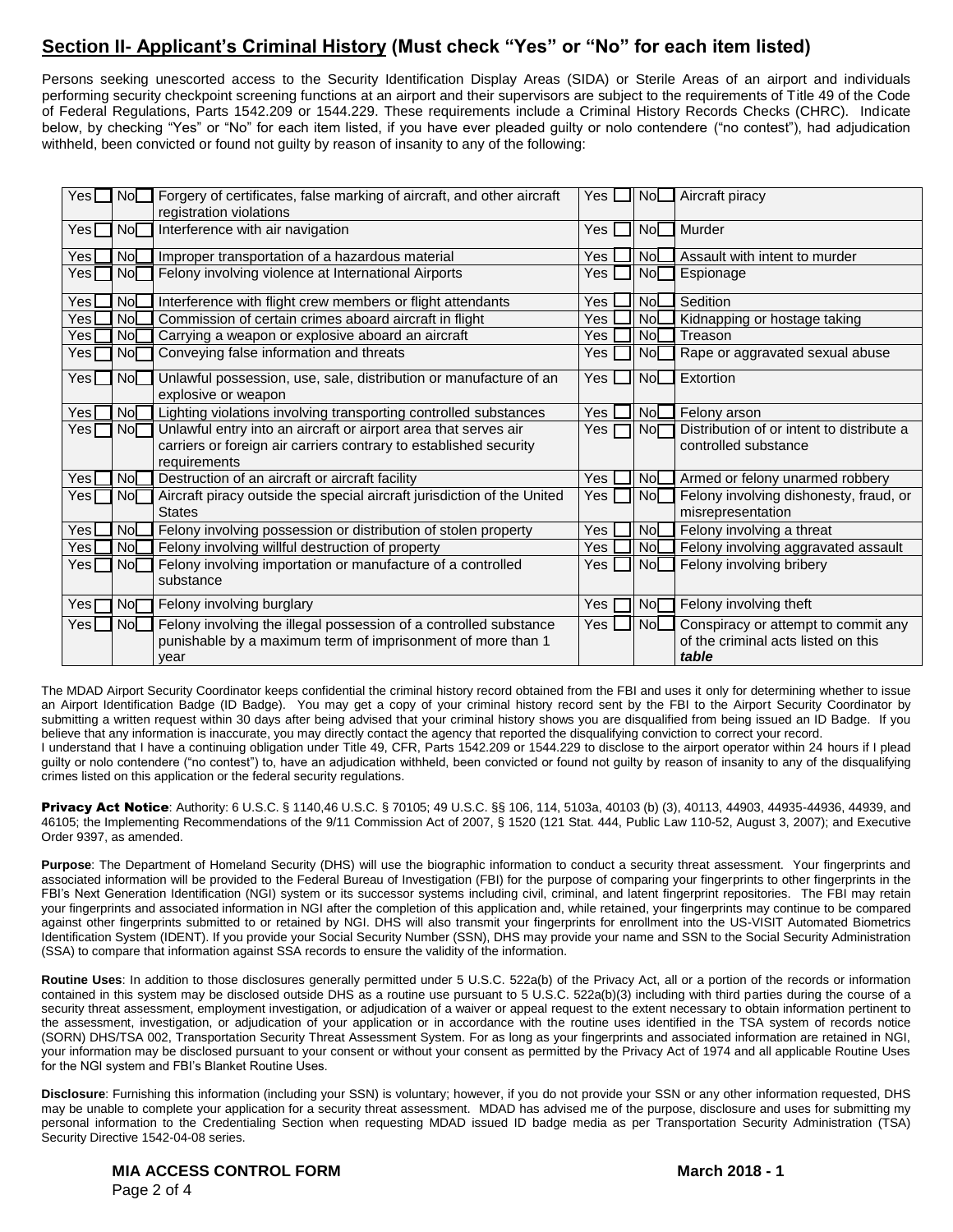#### **Section III-Applicant's Certification**

I hereby submit to MDAD Identification Section (Credentialing Section) this application for an ID Badge and agree to the following:

- 1. To comply at all times with the security rules and policies of MDAD, including the provisions of Chapter 25 and the Transportation Security Administration (TSA), an agency of the United States, including the provisions of Title 49, CFR, Parts 1540,1542, and 1544.
- 2. All ID Badges remain the property of MDAD; My ID Badge cannot be transferred to another individual or used for any purpose by another individual; I will visibly display my ID Badge outside my garments on my upper body whenever I am in any area of the airport; I will not aid nor participate in "piggy-backing" (allowing unauthorized access to secure or restricted areas) nor will I otherwise breach, disobey or disregard any security directive, plan or program at the airport; I will challenge any person who enters a secured/restricted area if the person does not properly display an ID Badge. If the person I challenge cannot produce a valid ID Badge, I will immediately notify the Miami-Dade Police Department or the MDAD at (305) 876-0385.
- 3. Use of the ID Badge constitutes consent to search and monitoring at any area of the airport.
- 4. MDAD reserves the right to revoke authorization for an ID Badge where such action is determined to be in the best interest of airport security. You must immediately return the ID Badge to MDAD Credentialing Section or your employer upon notification that your authorization has been revoked; I will immediately notify my Supervisor or MDAD of any unattended bags and or suspicious activity; I will immediately notify my employer if my ID Badge is lost or stolen. A non-refundable fee of \$75.00 will be assessed for the first replacement and \$100.00 for the second replacement within 24 months of original issuance. There will not be a replacement issued for a third time within 24 months of original issuance. The Security Credentialing Section will collect the fee before a replacement ID Badge is issued. Furthermore, a replacement ID Badge may only be issued if I declare in writing that the ID Badge has been lost, stolen, or destroyed**. The ID Badge is the property of MDAD. You must immediately return your ID Badge to your employer or the MDAD Credentialing Section at the end of employment or upon receiving notification that your MDAD ID Badge is being revoked. The MDAD ID Office will issue a receipt as proof of ID Badge return. Failure to comply within 24 hours is in direct violation of the Airport Security Program ASP and you can be subject to a potential \$10,000 Civil Penalty Fine assessed by the Transportation Security Administration TSA under title 49 of the Code of Federal Regulations CFR Part 1540.105; 49 USC 46301.**
- 5. In the event of any change in my employee status (i.e. transfer, job title), I will obtain a new ID Badge noting the change and return the original ID Badge.
- 6. I will immediately notify MDAD and/or my Supervisor if I am arrested of any of the crimes listed under Title 49, CFR, Parts 1542.209 or 1544.229.
- 7. Contractor Identification Badges are valid only within the construction site to which I am assigned by my employer, within those areas authorized by MDAD and only until the contract is closed out and/or terminated, suspended.

**I understand and agree to comply with the terms and conditions provided for in this application and agree to comply with any changes or amendments to the terms and conditions that may be imposed by MDAD. The information that I have provided on this application is true, complete, and correct to the best of my knowledge and belief and is provided in good faith. I understand that a knowing and willful false statement on this application can be punished by fine or imprisonment or both. (See Section 1001, of Title 18 United States Code); (See also Title 49 of the Code of Federal Regulations, Sections 1540.103 and 1542.209)**

**I authorize the Social Security Administration to release my Social Security Number and full name to the Transportation Security Administration (TSA), Office of Intelligence and Analysis (OIA), Attention: Aviation Programs (TSA-10) Aviation Worker Program, 601 South 12th Street, Arlington, VA 20598.** 

**I am the individual to whom the information applies and want this information released to verify that my SSN is correct. I know that if I make any representation that I know is false to obtain information from Social Security records, I could be punished by a fine, imprisonment, or both.**

| Applicant's Name      |                         | Social Security | Date of Birth |  |
|-----------------------|-------------------------|-----------------|---------------|--|
|                       |                         |                 |               |  |
|                       |                         |                 |               |  |
|                       |                         |                 |               |  |
| Applicant's Signature |                         | Date            |               |  |
|                       | (SIGN IN BLUE INK ONLY) |                 |               |  |